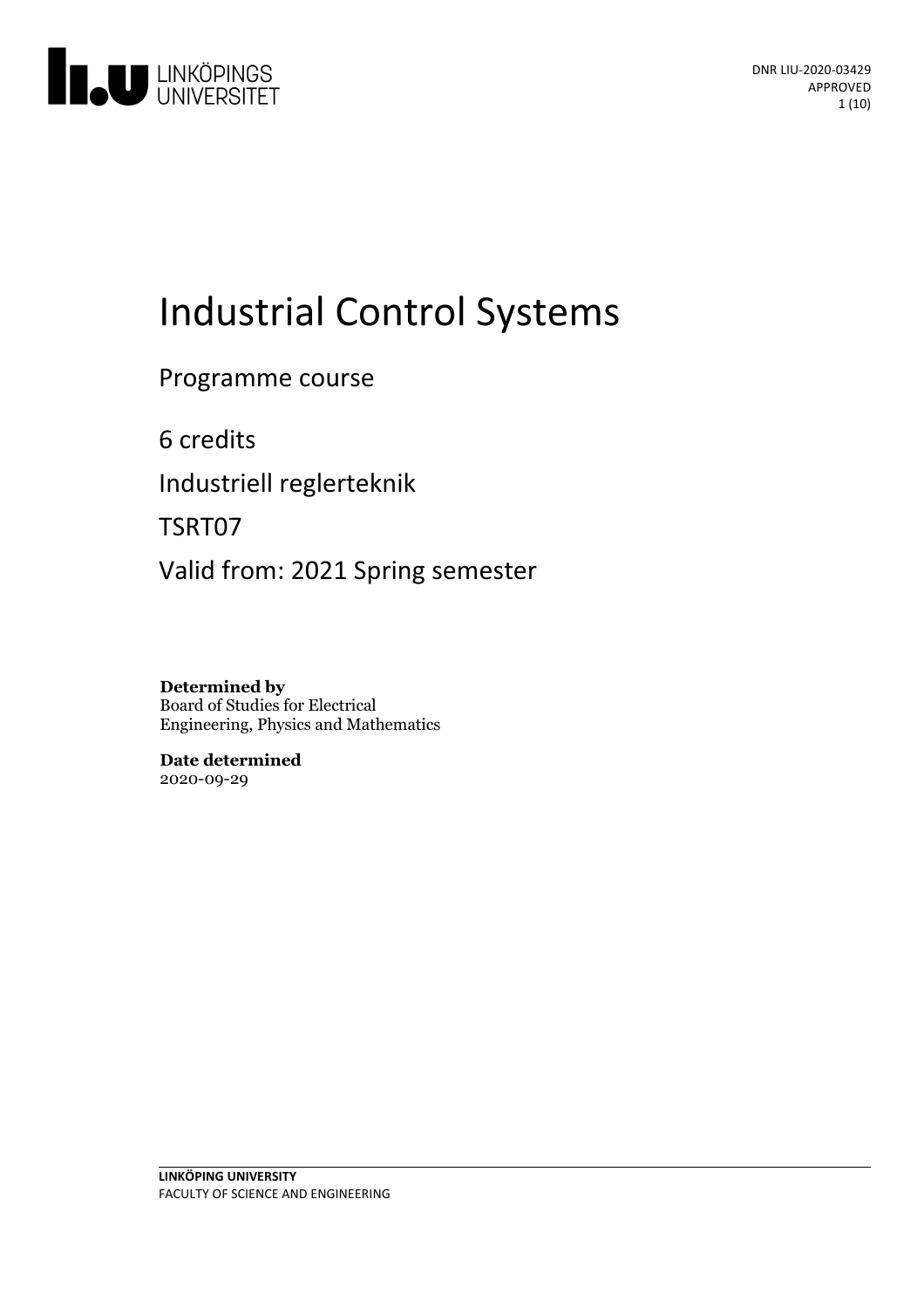# Main field of study

Electrical Engineering

Course level

Second cycle

# Advancement level

A1X

# Course offered for

- Computer Science and Engineering, M Sc in Engineering
- Energy Environment Management, M Sc inEngineering
- Industrial Engineering and Management International, M Sc in Engineering
- Industrial Engineering and Management, M Sc in Engineering
- Information Technology, M Sc in Engineering
- Chemical Biology, M Sc in Engineering
- Computer Science and Software Engineering, M Sc in Engineering
- Mechanical Engineering, M Sc in Engineering
- Engineering Biology, M Sc in Engineering
- Applied Physics and Electrical Engineering International, M Sc in Engineering
- Applied Physics and Electrical Engineering, M Sc in Engineering

# Prerequisites

Automatic control

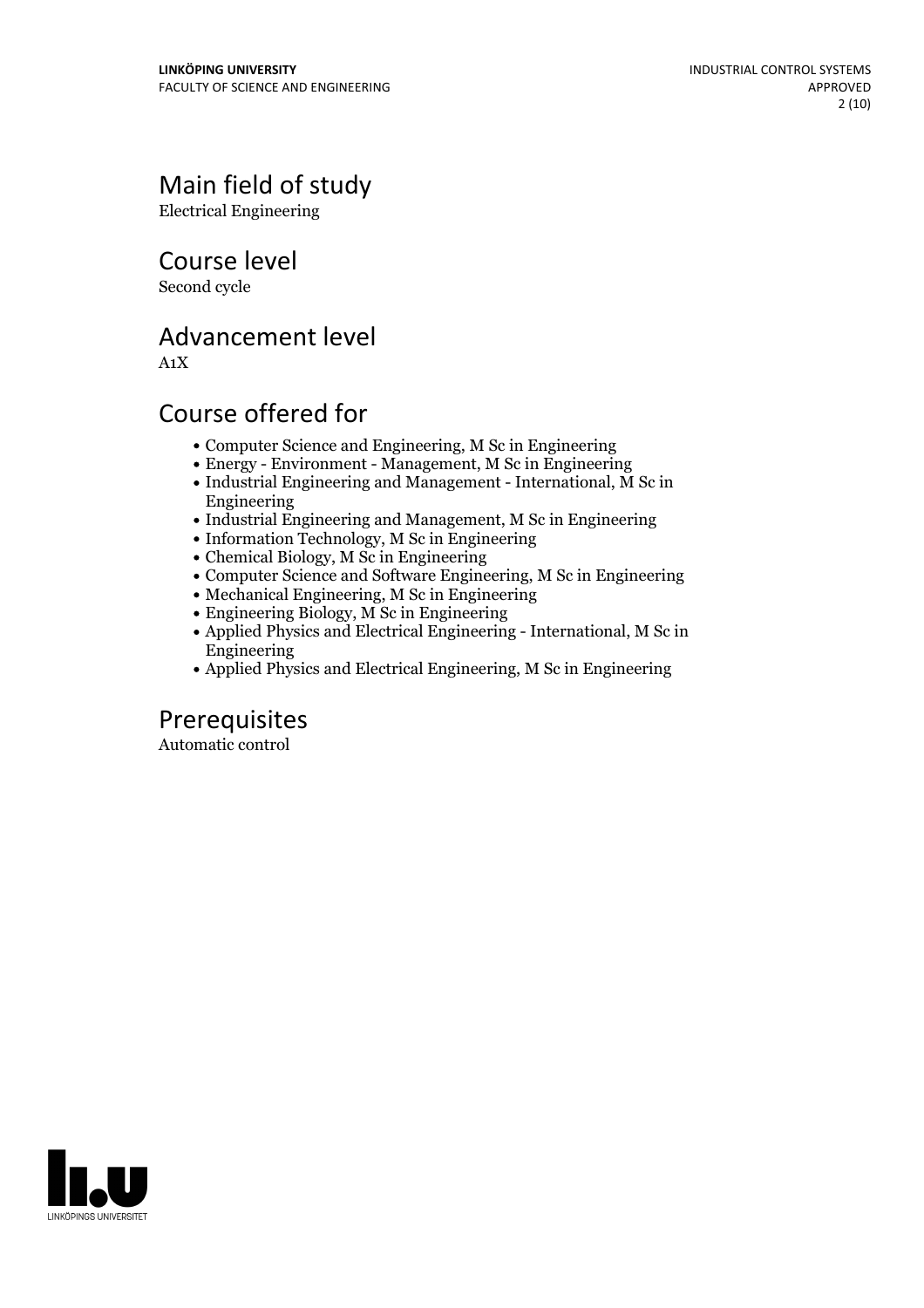# Intended learning outcomes

The students should obtain knowledge about the control methods and strategies that are common in industry. In particular, the course should give an understanding for how control problems of different complexity can be solved using various types of computer-implemented controllers. More specifically, the students should know how to

- Use programmable logic controllers (PLCs)
- Analyse sequential control problems with relay ladder diagrams and sequential function charts (GRAFCET)
- Model and analyse discrete-time systems
- Sample continuous-time systems approximately or exactly
- Handle limitations in the design of linear control systems
- Tune PID controllers and implement them in software
- Evaluate the performance of a control system
- Use various linear control system structures
- Design and analyse model predictive controllers (MPCs)
- Use several versions of MPC, e.g., for guaranteeing good reference tracking or stability

# Course content

Sequential control: Function charts, relay ladder diagrams, PLC languages.<br>
Basic tools and methods: Discrete-time control theory, sampling of systems,<br>
process models.<br>
Design and tuning of controllers: Internal model con

# Teaching and working methods

The course consists of lectures, exercise sessions and laboratory work.

## Examination

| DAT1             | Computer examination | 4 credits | U, 3, 4, 5 |
|------------------|----------------------|-----------|------------|
| LAB <sub>1</sub> | Laboratory work      | 2 credits | U.G        |

### Grades

Four-grade scale, LiU, U, 3, 4, 5

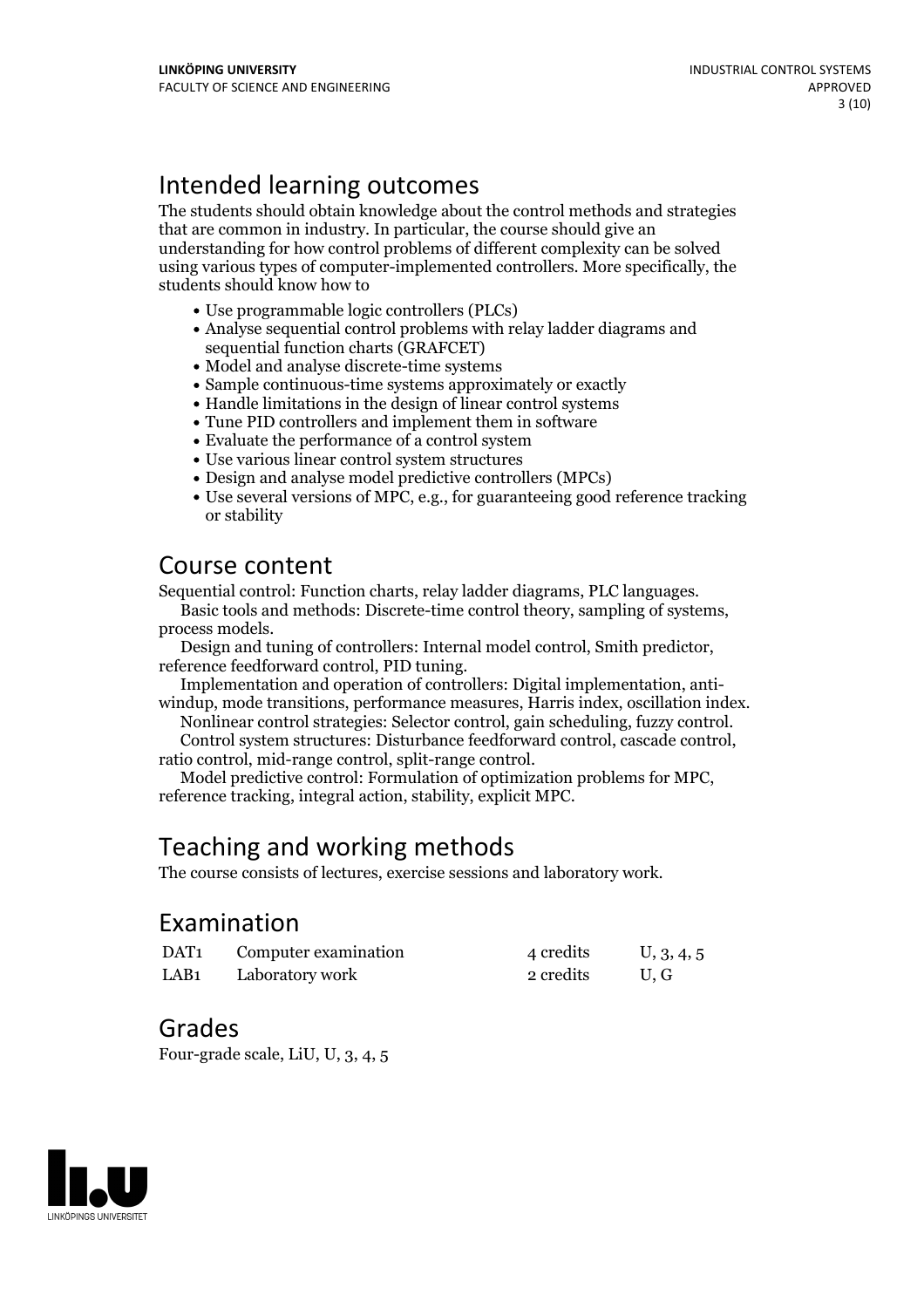# Other information

Supplementary courses: Control Project Laboratory

### **About teaching and examination language**

The teaching language is presented in the Overview tab for each course. The examination language relates to the teaching language as follows:

- If teaching language is Swedish, the course as a whole or in large parts, is taught in Swedish. Please note that although teaching language is Swedish, parts of the course could be given in English. Examination language is Swedish.<br>• If teaching language is Swedish/English, the course as a whole will be
- taught in English if students without prior knowledge of the Swedish language participate. Examination language is Swedish or English
- (depending on teaching language).<br>• If teaching language is English, the course as a whole is taught in English.<br>Examination language is English.

### **Other**

The course is conducted in a manner where both men's and women's experience and knowledge are made visible and developed.

The planning and implementation of a course should correspond to the course syllabus. The course evaluation should therefore be conducted with the course syllabus as a starting point.

## Department

Institutionen för systemteknik

# Director of Studies or equivalent

Johan Löfberg

### Examiner

Martin Enqvist

## Course website and other links

### Education components

Preliminary scheduled hours: 52 h Recommended self-study hours: 108 h

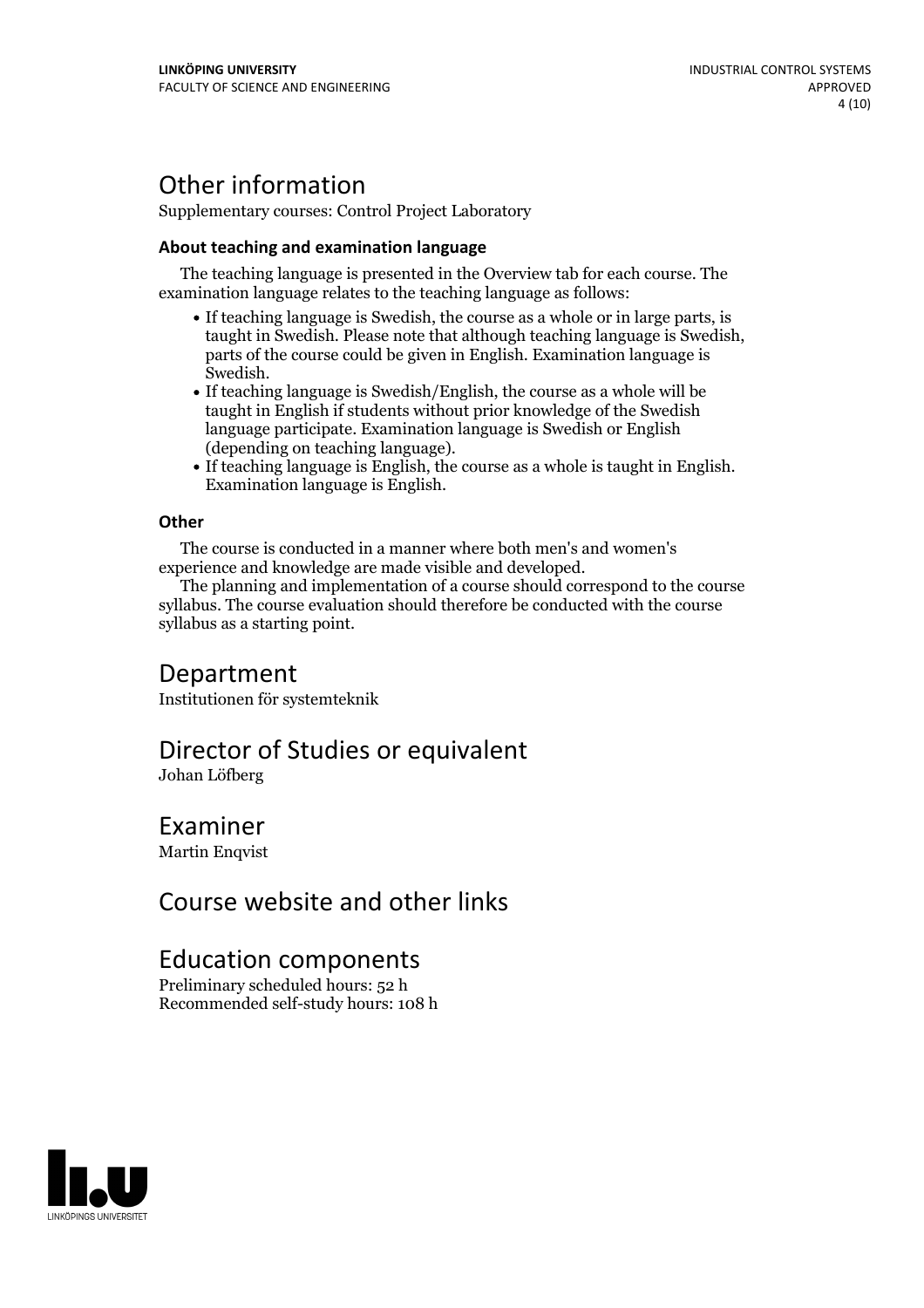# Course literature

Kompendium: "Industriell reglerteknik".

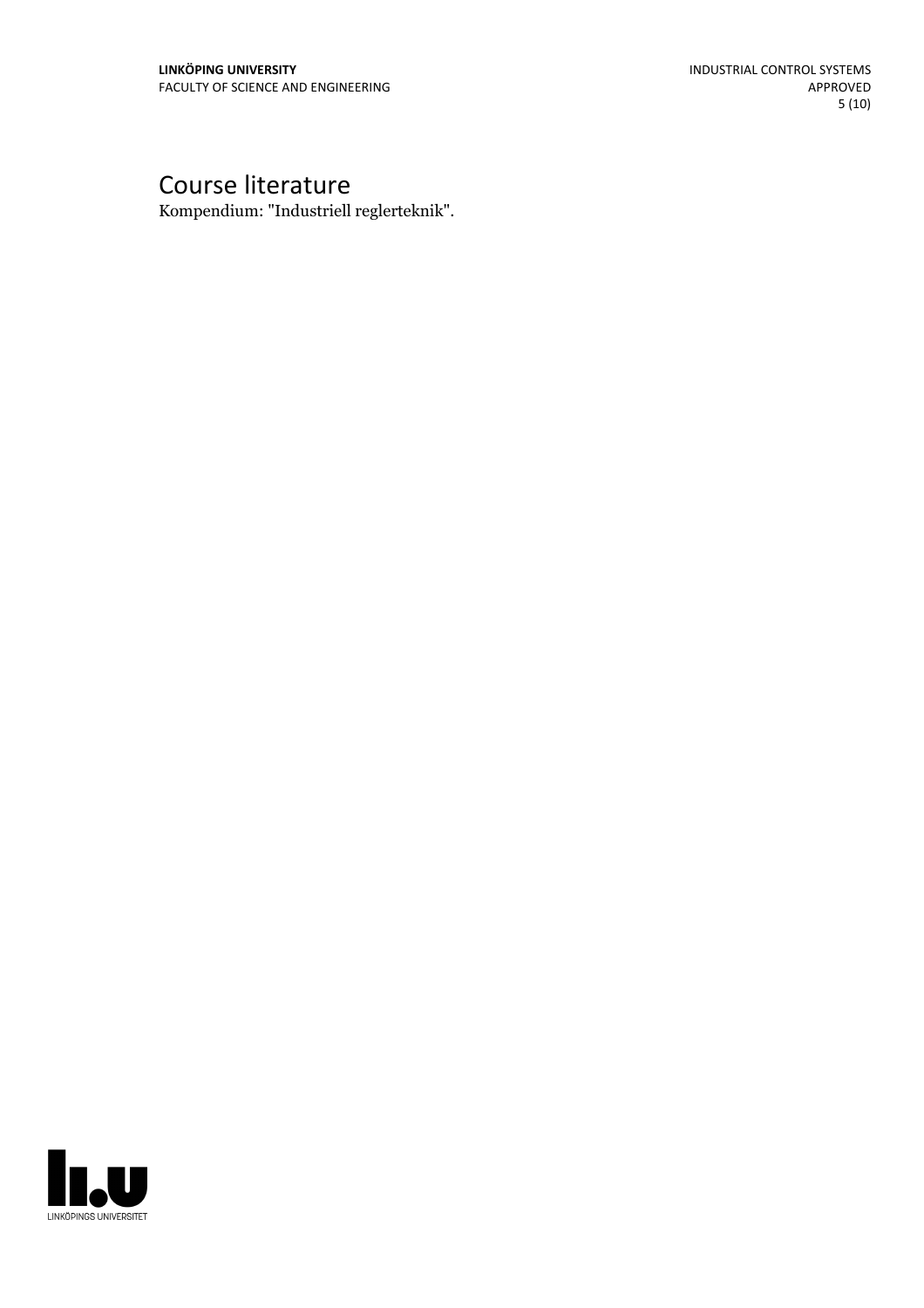# **Common rules**

### **Course syllabus**

A syllabus must be established for each course. The syllabus specifies the aim and contents of the course, and the prior knowledge that a student must have in order to be able to benefit from the course.

### **Timetabling**

Courses are timetabled after a decision has been made for this course concerning its assignment to a timetable module.

### **Interrupting a course**

The vice-chancellor's decision concerning regulations for registration, deregistration and reporting results (Dnr LiU-2015-01241) states that interruptions in study are to be recorded in Ladok. Thus, all students who do not participate in a course for which they have registered must record the interruption, such that the registration on the course can be removed. Deregistration from <sup>a</sup> course is carried outusing <sup>a</sup> web-based form: https://www.lith.liu.se/for-studenter/kurskomplettering?l=en.

### **Cancelled courses**

Courses with few participants (fewer than 10) may be cancelled or organised in a manner that differs from that stated in the course syllabus. The Dean is to deliberate and decide whether a course is to be cancelled or changed from the course syllabus.

### **Guidelines relatingto examinations and examiners**

For details, see Guidelines for education and examination for first-cycle and second-cycle education at Linköping University, Dnr LiU-2019-00920 (http://styrdokument.liu.se/Regelsamling/VisaBeslut/917592).

An examiner must be employed as a teacher at LiU according to the LiU Regulations for Appointments, Dnr LiU-2017-03931 (https://styrdokument.liu.se/Regelsamling/VisaBeslut/622784). For courses in second-cycle, the following teachers can be appointed as examiner: Professor (including Adjunct and Visiting Professor), Associate Professor (including Adjunct), Senior Lecturer (including Adjunct and Visiting Senior Lecturer), Research Fellow, or Postdoc. For courses in first-cycle, Assistant Lecturer (including Adjunct and Visiting Assistant Lecturer) can also be appointed as examiner in addition to those listed for second-cycle courses. In exceptional cases, a Part-time Lecturer can also be appointed as an examiner at both first- and second cycle, see Delegation of authority for the Board of Faculty of Science and Engineering.

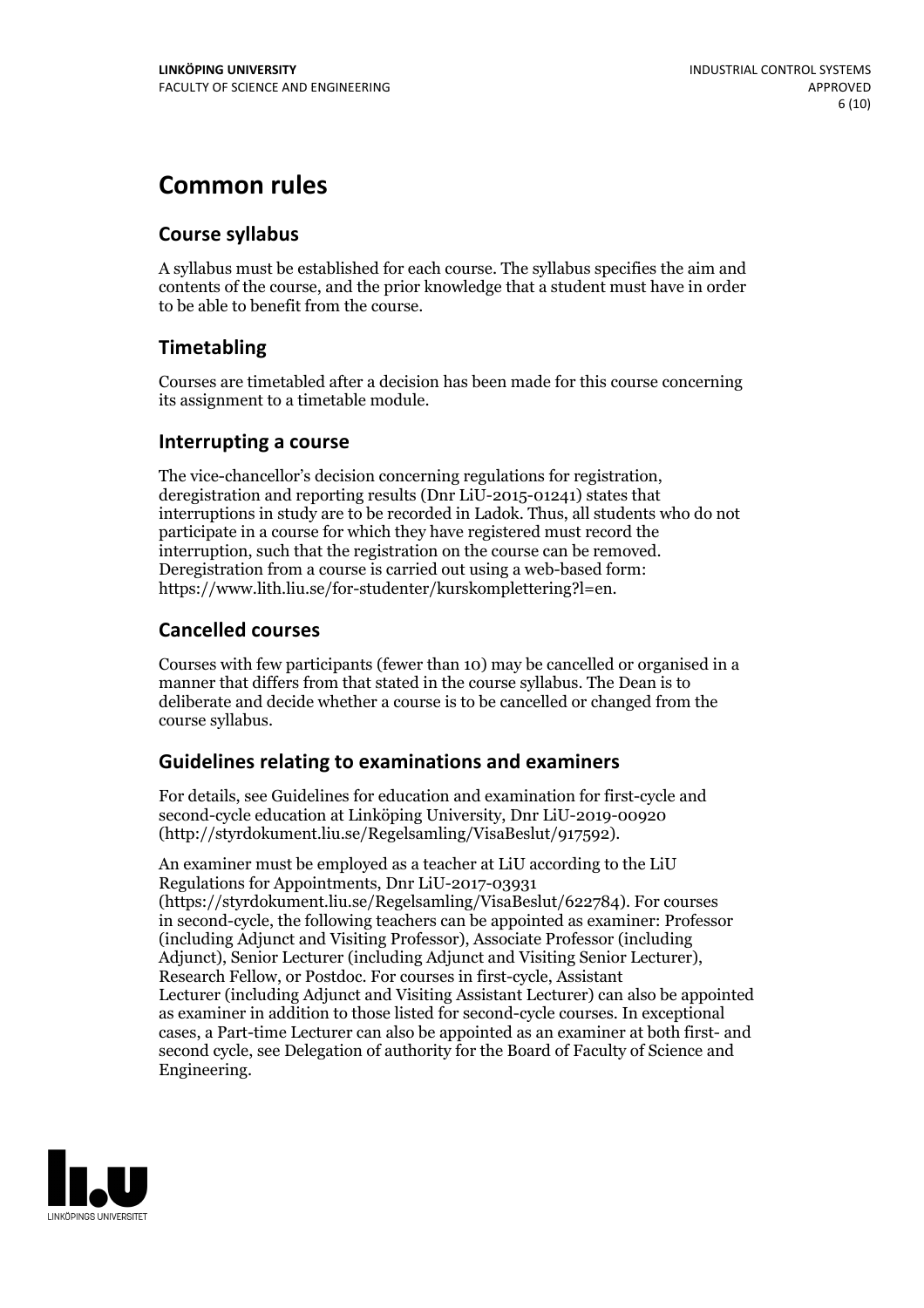### **Forms of examination**

#### **Principles for examination**

Written and oral examinations and digital and computer-based examinations are held at least three times a year: once immediately after the end of the course, once in August, and once (usually) in one of the re-examination periods. Examinations held at other times are to follow a decision of the board of studies.

Principles for examination scheduling for courses that follow the study periods:

- courses given in VT1 are examined for the first time in March, with re-examination in June and August
- courses given in VT2 are examined for the first time in May, with re-examination in August and October
- courses given in HT1 are examined for the first time in October, with re-examination in January and August
- courses given in HT2 are examined for the first time in January, with re-examination in March and in August.

The examination schedule is based on the structure of timetable modules, but there may be deviations from this, mainly in the case of courses that are studied and examined for several programmes and in lower grades (i.e. 1 and 2).

Examinations for courses that the board of studies has decided are to be held in alternate years are held three times during the school year in which the course is given according to the principles stated above.

Examinations for courses that are cancelled orrescheduled such that they are not given in one or several years are held three times during the year that immediately follows the course, with examination scheduling that corresponds to the scheduling that was in force before the course was cancelled or rescheduled.

When a course is given for the last time, the regular examination and two re-<br>examinations will be offered. Thereafter, examinations are phased out by offering three examinations during the following academic year at the same times as the examinations in any substitute course. If there is no substitute course, three examinations will be offered during re-examination periods during the following academic year. Other examination times are decided by the board of studies. In all cases above, the examination is also offered one more time during the academic year after the following, unless the board of studies decides otherwise.

If a course is given during several periods of the year (for programmes, or on different occasions for different programmes) the board or boards of studies determine together the scheduling and frequency of re-examination occasions.

#### **Retakes of other forms of examination**

Regulations concerning retakes of other forms of examination than written examinations and digital and computer-based examinations are given in the LiU guidelines for examinations and examiners, http://styrdokument.liu.se/Regelsamling/VisaBeslut/917592.

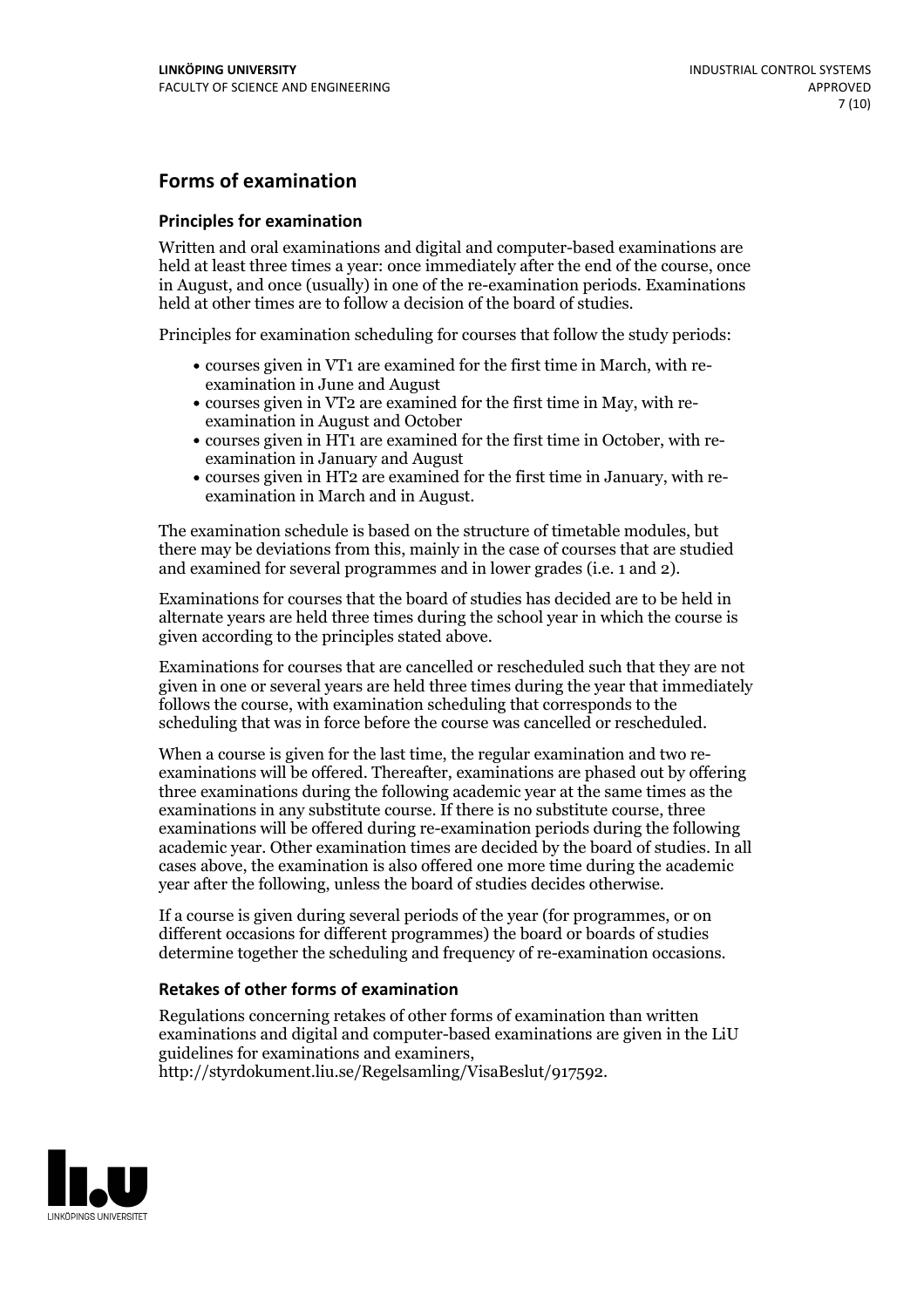#### **Registration for examination**

Until January 31 2021, the following applies according to previous guidelines: In order to take an written, digital or computer-based examination student must register in advance at the Student Portal during the registration period, which Candidates are informed of the location of the examination by email, four days in advance. Students who have not registered for an examination run the risk of being refused admittance to the examination, if space is not available.

From February 1 2021, new guidelines applies for registration for written, digital or computer-based examination, Dnr LiU-2020-02033 (https://styrdokument.liu.se/Regelsamling/VisaBeslut/622682).

Symbols used in the examination registration system:

\*\* denotes that the examination is being given for the penultimate time.

\* denotes that the examination is being given for the last time.

#### **Code of conduct for students during examinations**

Details are given in a decision in the university's rule book: http://styrdokument.liu.se/Regelsamling/VisaBeslut/622682.

#### **Retakes for higher grade**

Students at the Institute of Technology at LiU have the right to retake written examinations and digital and computer-based examinations in an attempt to achieve a higher grade. This is valid for all examination components with code "TEN", "DIT" and "DAT". The same right may not be exercised for other examination components, unless otherwise specified in the course syllabus.

A retake is not possible on courses that are included in an issued degree diploma.

#### **Grades**

The grades that are preferably to be used are Fail (U), Pass (3), Pass not without distinction  $(4)$  and Pass with distinction  $(5)$ .

- Grades U, 3, 4, 5 are to be awarded for courses that have written or digital
- examinations.<br>• Grades Fail (U) and Pass (G) may be awarded for courses with a large degree of practical components such as laboratory work, project work and
- $\bullet$  Grades Fail (U) and Pass (G) are to be used for degree projects and other independent work.

#### **Examination components**

The following examination components and associated module codes are used at the Faculty of Science and Engineering:

Grades U, 3, 4, 5 are to be awarded for written examinations (TEN) and

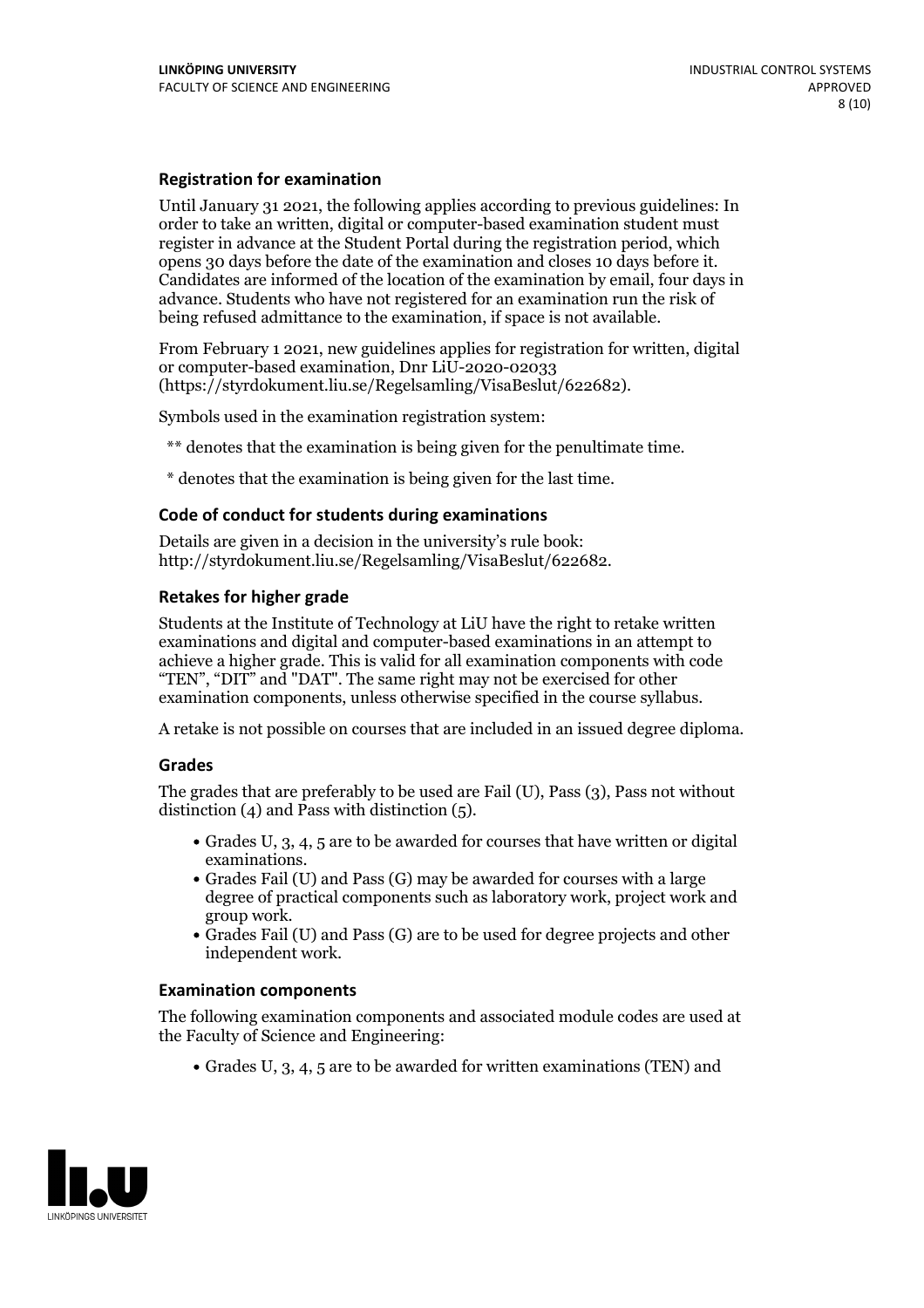- digital examinations (DIT).<br>• Examination components for which the grades Fail (U) and Pass (G) may be awarded are laboratory work (LAB), project work (PRA), preparatory written examination (KTR), digital preparatory written examination (DIK), oral examination (MUN), computer-based examination (DAT), home
- assignment (HEM), and assignment (UPG).<br>• Students receive grades either Fail (U) or Pass (G) for other examination components in which the examination criteria are satisfied principally through active attendance such as tutorial group (BAS) or examination item
- (MOM).<br>• Grades Fail (U) and Pass (G) are to be used for the examination components Opposition (OPPO) and Attendance at thesis presentation (AUSK) (i.e. part of the degree project).

In general, the following applies:

- 
- Mandatory course components must be scored and given <sup>a</sup> module code. Examination components that are not scored, cannot be mandatory. Hence, it is voluntary to participate in these examinations, and the voluntariness must be clearly stated. Additionally, if there are any associated conditions to the examination component, these must be clearly stated as well.<br>• For courses with more than one examination component with grades
- U,3,4,5, it shall be clearly stated how the final grade is weighted.

For mandatory components, the following applies: If special circumstances prevail, and if it is possible with consideration of the nature ofthe compulsory component, the examiner may decide to replace the compulsory component with another equivalent component. (In accordance with the LiU Guidelines for education and examination for first-cycle and second-cycle education at Linköping University, http://styrdokument.liu.se/Regelsamling/VisaBeslut/917592).

For written examinations, the following applies: If the LiU coordinator for students with disabilities has granted a student the right to an adapted examination for a written examination in an examination hall, the student has the right to it. If the coordinator has instead recommended for the student an adapted examination or alternative form of examination, the examiner may grant this if the examiner assesses that it is possible, based on consideration of the course objectives. (In accordance with the LiU Guidelines for education and examination for first-cycle and second-cycle education at Linköping University, http://styrdokument.liu.se/Regelsamling/VisaBeslut/917592).

#### **Reporting of examination results**

The examination results for a student are reported at the relevant department.

#### **Plagiarism**

For examinations that involve the writing of reports, in cases in which it can be assumed that the student has had access to other sources (such as during project work, writing essays, etc.), the material submitted must be prepared in accordance